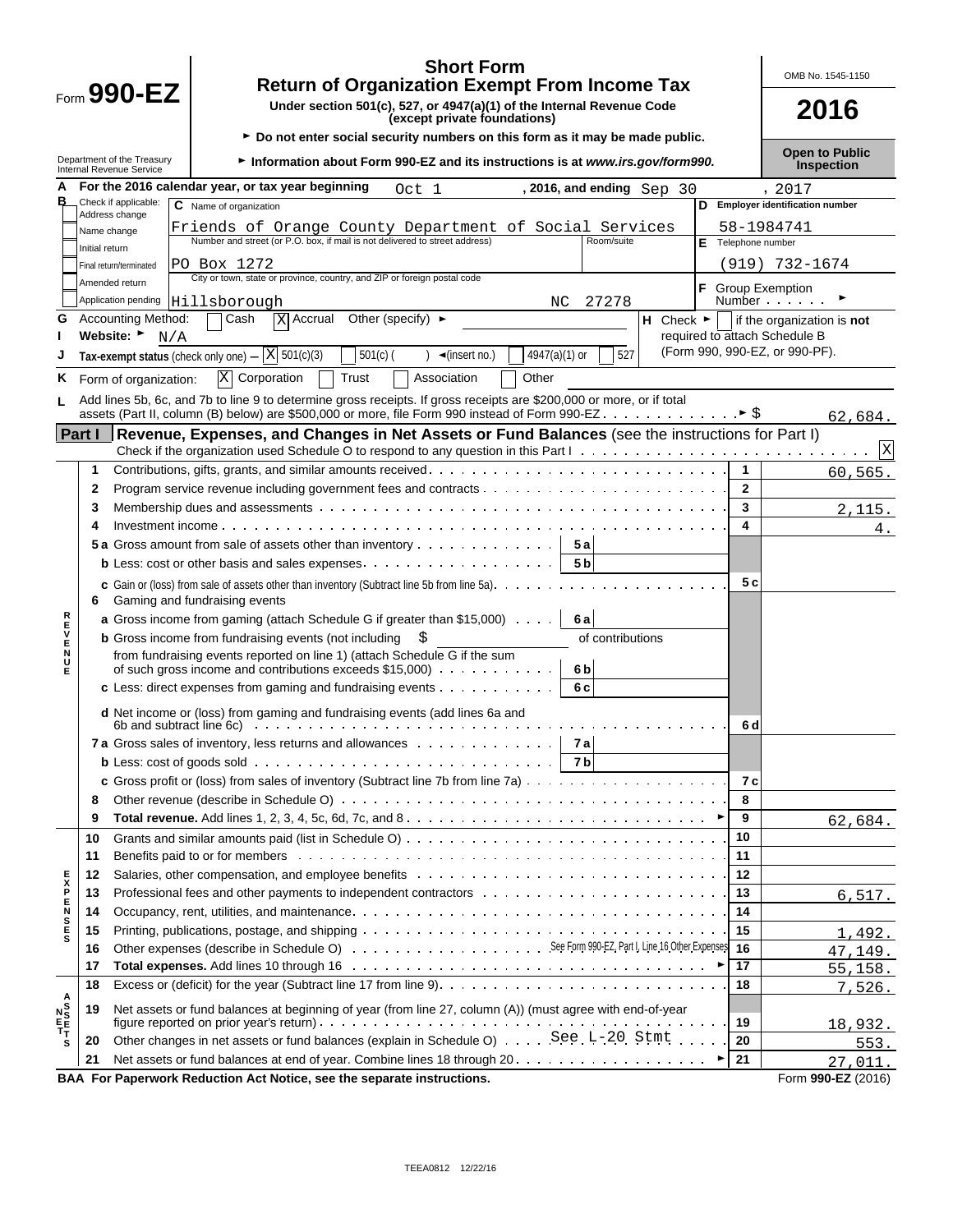|    | Form 990-EZ (2016) Friends of Orange County Department of Social Services 58-1984741                                                                                                                                                                                                              |                                                                                    |                                                                                  |                                                                                                  |                 | Page 2                                              |
|----|---------------------------------------------------------------------------------------------------------------------------------------------------------------------------------------------------------------------------------------------------------------------------------------------------|------------------------------------------------------------------------------------|----------------------------------------------------------------------------------|--------------------------------------------------------------------------------------------------|-----------------|-----------------------------------------------------|
|    | <b>Part II Balance Sheets</b> (see the instructions for Part II)                                                                                                                                                                                                                                  |                                                                                    |                                                                                  |                                                                                                  |                 |                                                     |
|    |                                                                                                                                                                                                                                                                                                   |                                                                                    |                                                                                  |                                                                                                  |                 | $\mathbf X$                                         |
|    |                                                                                                                                                                                                                                                                                                   |                                                                                    |                                                                                  | (A) Beginning of year                                                                            |                 | (B) End of year                                     |
| 22 |                                                                                                                                                                                                                                                                                                   |                                                                                    |                                                                                  | 20,245.                                                                                          | 22              | 28,619.                                             |
| 23 |                                                                                                                                                                                                                                                                                                   |                                                                                    |                                                                                  |                                                                                                  | 23<br>0.        | 0.                                                  |
| 24 |                                                                                                                                                                                                                                                                                                   |                                                                                    |                                                                                  |                                                                                                  | 24<br>$\Omega$  | 0.                                                  |
| 25 |                                                                                                                                                                                                                                                                                                   |                                                                                    |                                                                                  | 20, 245.                                                                                         | 25              | 28,619.                                             |
| 26 |                                                                                                                                                                                                                                                                                                   |                                                                                    |                                                                                  | 1                                                                                                | 26<br>313       | 1,608.                                              |
| 27 | Net assets or fund balances (line 27 of column $(B)$ must agree with line 21) $\ldots \ldots$                                                                                                                                                                                                     |                                                                                    |                                                                                  | 18,932.                                                                                          | 27              | 27.011.                                             |
|    | Part III<br>Statement of Program Service Accomplishments (see the instructions for Part III)                                                                                                                                                                                                      |                                                                                    |                                                                                  |                                                                                                  |                 | <b>Expenses</b>                                     |
|    | Check if the organization used Schedule O to respond to any question in this Part III.<br>What is the organization's primary exempt purpose? To assist Social Workers in Orange County,                                                                                                           |                                                                                    |                                                                                  |                                                                                                  |                 | (Required for section 501                           |
|    |                                                                                                                                                                                                                                                                                                   |                                                                                    |                                                                                  |                                                                                                  | NC <sub>1</sub> | $(c)(3)$ and $501(c)(4)$<br>organizations, optional |
|    | Describe the organization's program service accomplishments for each of its three largest program services, as<br>measured by expenses. In a clear and concise manner, describe the services provided, the number of persons<br>benefited, and other relevant information for each program title. |                                                                                    |                                                                                  |                                                                                                  |                 | for others.)                                        |
| 28 | Special Projects - Provided Christmas presents to approximately ___                                                                                                                                                                                                                               |                                                                                    |                                                                                  |                                                                                                  |                 |                                                     |
|    | 270 foster children. Provided infant car seats, safe cribs                                                                                                                                                                                                                                        |                                                                                    |                                                                                  |                                                                                                  |                 |                                                     |
|    | and layettes to small children in Orange County, NC. ________                                                                                                                                                                                                                                     |                                                                                    |                                                                                  |                                                                                                  |                 |                                                     |
|    | (Grants s                                                                                                                                                                                                                                                                                         | $\overline{0}$ ) If this amount includes foreign grants, check here $\overline{0}$ |                                                                                  |                                                                                                  | 28a             | 11,909.                                             |
| 29 | Non-Emergency Assistance - Provided financial assistance to clients of                                                                                                                                                                                                                            |                                                                                    |                                                                                  |                                                                                                  |                 |                                                     |
|    | Orange County NC Social Services in the form of housing, ________                                                                                                                                                                                                                                 |                                                                                    |                                                                                  |                                                                                                  |                 |                                                     |
|    | utilities, furniture, appliances, day care, clothing.<br>(Grants S                                                                                                                                                                                                                                | 0. If this amount includes foreign grants, check here $\ldots$                     |                                                                                  |                                                                                                  | 29a             |                                                     |
|    |                                                                                                                                                                                                                                                                                                   |                                                                                    |                                                                                  |                                                                                                  |                 | 6,000.                                              |
| 30 | Emergency Relief - Provided emergency relief to clients of Orange                                                                                                                                                                                                                                 |                                                                                    |                                                                                  |                                                                                                  |                 |                                                     |
|    | County Social Services - Diaster relief, Emergency utilities ___                                                                                                                                                                                                                                  |                                                                                    |                                                                                  |                                                                                                  |                 |                                                     |
|    | Housing, Medical assistance<br>(Grants \$                                                                                                                                                                                                                                                         |                                                                                    |                                                                                  |                                                                                                  | 30a             |                                                     |
|    |                                                                                                                                                                                                                                                                                                   |                                                                                    |                                                                                  |                                                                                                  |                 | 28,534.                                             |
|    | (Grants \$                                                                                                                                                                                                                                                                                        | ) If this amount includes foreign grants, check here ▶                             |                                                                                  |                                                                                                  | 31a             |                                                     |
| 32 |                                                                                                                                                                                                                                                                                                   |                                                                                    |                                                                                  |                                                                                                  | 32              | 46,443                                              |
|    | List of Officers, Directors, Trustees, and Key Employees (list each one even if not compensated - see the instructions for Part IV)<br>Part IV                                                                                                                                                    |                                                                                    |                                                                                  |                                                                                                  |                 |                                                     |
|    |                                                                                                                                                                                                                                                                                                   |                                                                                    |                                                                                  |                                                                                                  |                 |                                                     |
|    | (a) Name and title                                                                                                                                                                                                                                                                                | (b) Average hours per<br>week devoted to<br>position                               | (c) Reportable compensation<br>(Forms W-2/1099-MISC)<br>(if not paid, enter -0-) | (d) Health benefits,<br>contributions to employee<br>benefit plans, and deferred<br>compensation |                 | (e) Estimated amount of<br>other compensation       |
|    | <u> Pat Garavaglia _ _ _ _ _ _ _</u>                                                                                                                                                                                                                                                              |                                                                                    |                                                                                  |                                                                                                  |                 |                                                     |
|    | President                                                                                                                                                                                                                                                                                         | 6.00                                                                               |                                                                                  | 0.                                                                                               | 0.              |                                                     |
|    | Dazzie Lane                                                                                                                                                                                                                                                                                       |                                                                                    |                                                                                  |                                                                                                  |                 |                                                     |
|    | Vice-President                                                                                                                                                                                                                                                                                    | 1.00                                                                               |                                                                                  | 0.                                                                                               | 0.              | 0.                                                  |
|    | Alison Taylor                                                                                                                                                                                                                                                                                     |                                                                                    |                                                                                  |                                                                                                  |                 |                                                     |
|    | Treasurer                                                                                                                                                                                                                                                                                         | 7.00                                                                               |                                                                                  | $\mathbf{0}$ .                                                                                   | 0.              | 0.                                                  |
|    | Beverly Blythe                                                                                                                                                                                                                                                                                    |                                                                                    |                                                                                  |                                                                                                  |                 |                                                     |
|    | Secretary                                                                                                                                                                                                                                                                                         | 1.00                                                                               |                                                                                  | 0.                                                                                               | 0.              | 0.                                                  |
|    | Hazel Bolden                                                                                                                                                                                                                                                                                      |                                                                                    |                                                                                  |                                                                                                  |                 |                                                     |
|    | Request & Disbursement Coord 1.00                                                                                                                                                                                                                                                                 |                                                                                    |                                                                                  | 0.                                                                                               | 0.              | 0.                                                  |
|    | Carol Cowden                                                                                                                                                                                                                                                                                      |                                                                                    |                                                                                  |                                                                                                  |                 |                                                     |
|    | Director                                                                                                                                                                                                                                                                                          | 1.00                                                                               |                                                                                  | 0.                                                                                               | $0$ .           | $0$ .                                               |
|    | Alicia Reid                                                                                                                                                                                                                                                                                       |                                                                                    |                                                                                  |                                                                                                  |                 |                                                     |
|    | Asst Treasurer                                                                                                                                                                                                                                                                                    | 1.00                                                                               |                                                                                  | 0.                                                                                               | 0.              | 0.                                                  |
|    | Millie Hunter                                                                                                                                                                                                                                                                                     |                                                                                    |                                                                                  |                                                                                                  |                 |                                                     |
|    | Director                                                                                                                                                                                                                                                                                          | 1.00                                                                               |                                                                                  | 0.                                                                                               | 0.              | $0$ .                                               |
|    | Dorothy Warren                                                                                                                                                                                                                                                                                    |                                                                                    |                                                                                  |                                                                                                  |                 |                                                     |
|    | Director                                                                                                                                                                                                                                                                                          | 1.00                                                                               |                                                                                  | $0$ .                                                                                            | 0.              | 0.                                                  |
|    | Nancy Gustaveson                                                                                                                                                                                                                                                                                  |                                                                                    |                                                                                  |                                                                                                  |                 |                                                     |
|    | Director                                                                                                                                                                                                                                                                                          | 1.00                                                                               |                                                                                  | 0.                                                                                               | 0.              | 0.                                                  |
|    | Sharon Lee                                                                                                                                                                                                                                                                                        |                                                                                    |                                                                                  |                                                                                                  |                 |                                                     |
|    | Request & Disbursement Coord 1.00                                                                                                                                                                                                                                                                 |                                                                                    |                                                                                  | 0.                                                                                               | 0.              | 0.                                                  |
|    |                                                                                                                                                                                                                                                                                                   |                                                                                    |                                                                                  |                                                                                                  |                 |                                                     |
|    |                                                                                                                                                                                                                                                                                                   |                                                                                    |                                                                                  |                                                                                                  |                 |                                                     |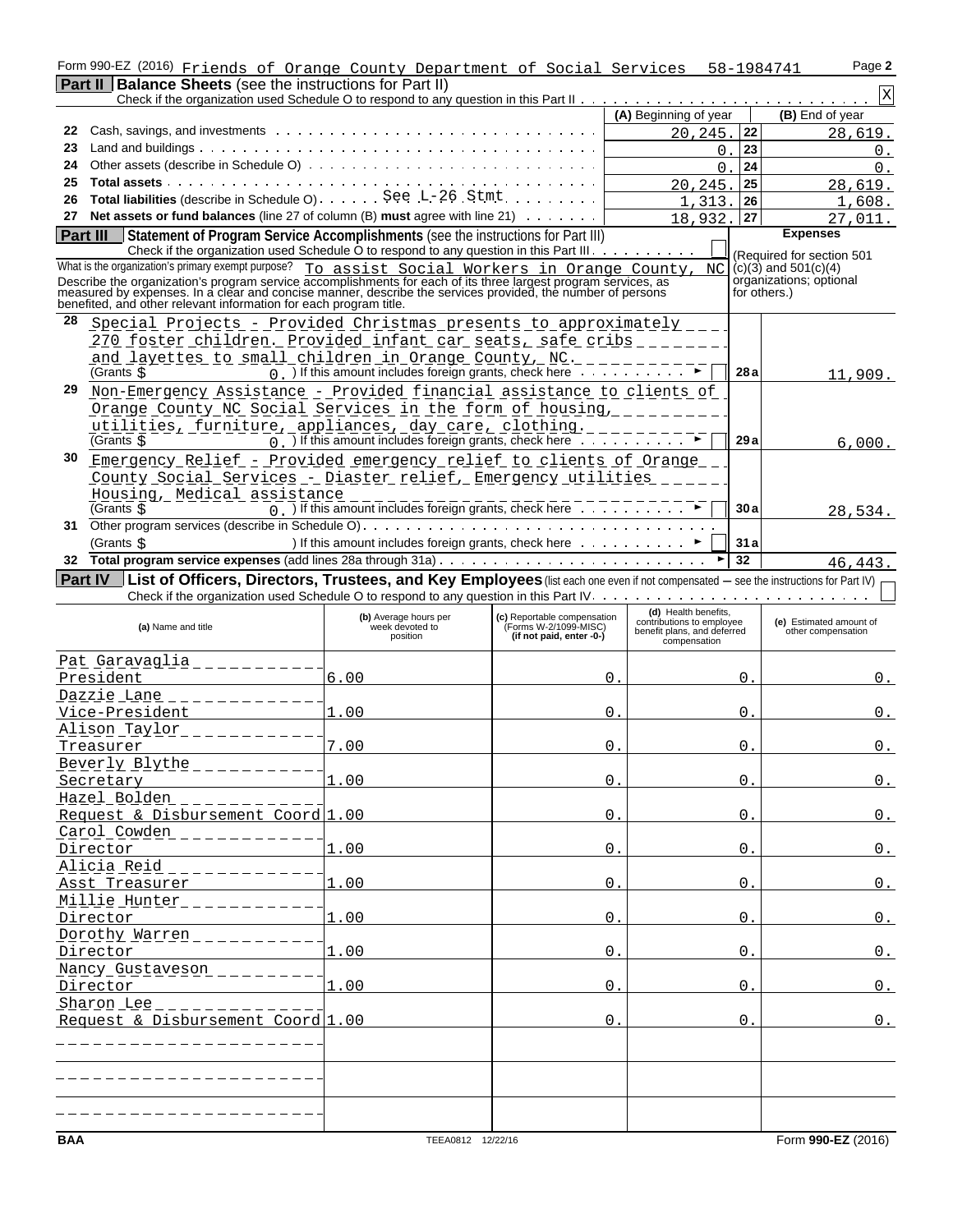|  |  | $\mathbf{Part} \mathbf{V}$ Other Information (Nets the Cahadule A and nersonal benefit contrast statement requirements in |  |                                                                                     |        |
|--|--|---------------------------------------------------------------------------------------------------------------------------|--|-------------------------------------------------------------------------------------|--------|
|  |  |                                                                                                                           |  | Form 990-EZ(2016) Friends of Orange County Department of Social Services 58-1984741 | Page 3 |

|    | Part V I<br><b>Other Information</b> (Note the Schedule A and personal benefit contract statement requirements in<br>the instructions for Part V) Check if the organization used Schedule O to respond to any question in this Part V $\dots$ ,                                                                                                     |                 |     |     |
|----|-----------------------------------------------------------------------------------------------------------------------------------------------------------------------------------------------------------------------------------------------------------------------------------------------------------------------------------------------------|-----------------|-----|-----|
|    | 33 Did the organization engage in any significant activity not previously reported to the IRS?                                                                                                                                                                                                                                                      |                 | Yes | No. |
|    |                                                                                                                                                                                                                                                                                                                                                     | 33              |     | X   |
| 34 | Were any significant changes made to the organizing or governing documents? If 'Yes,' attach a conformed copy of the amended documents if they reflect                                                                                                                                                                                              |                 |     |     |
|    |                                                                                                                                                                                                                                                                                                                                                     | 34              |     | X   |
|    | 35 a Did the organization have unrelated business gross income of \$1,000 or more during the year from business activities                                                                                                                                                                                                                          |                 |     |     |
|    |                                                                                                                                                                                                                                                                                                                                                     | 35a             |     | X   |
|    | <b>b</b> If 'Yes,' to line 35a, has the organization filed a Form 990-T for the year? If 'No,' provide an explanation in Schedule $0 \ldots$ .                                                                                                                                                                                                      | 35 <sub>b</sub> |     |     |
|    | c Was the organization a section $501(c)(4)$ , $501(c)(5)$ , or $501(c)(6)$ organization subject to section 6033(e) notice,                                                                                                                                                                                                                         | 35c             |     | X   |
| 36 | Did the organization undergo a liquidation, dissolution, termination, or significant                                                                                                                                                                                                                                                                |                 |     |     |
|    | disposition of net assets during the year? If 'Yes,' complete applicable parts of Schedule $N_1, \ldots, N_k, \ldots, N_k, \ldots, N_k$                                                                                                                                                                                                             | 36              |     | Χ   |
|    | 37 a Enter amount of political expenditures, direct or indirect, as described in the instructions $\cdots$ > 37 a<br>0.                                                                                                                                                                                                                             |                 |     |     |
|    |                                                                                                                                                                                                                                                                                                                                                     | 37 <sub>b</sub> |     | X   |
|    | 38 a Did the organization borrow from, or make any loans to, any officer, director, trustee, or key employee or were<br>any such loans made in a prior year and still outstanding at the end of the tax year covered by this return?                                                                                                                | 38a             |     | X   |
|    | <b>b</b> If 'Yes,' complete Schedule L, Part II and enter the total<br>amount involved<br>38 bl                                                                                                                                                                                                                                                     |                 |     |     |
|    | 39 Section 501(c)(7) organizations. Enter:                                                                                                                                                                                                                                                                                                          |                 |     |     |
|    | 39a                                                                                                                                                                                                                                                                                                                                                 |                 |     |     |
|    | <b>b</b> Gross receipts, included on line 9, for public use of club facilities<br>39 <sub>b</sub>                                                                                                                                                                                                                                                   |                 |     |     |
|    | <b>40 a</b> Section 501(c)(3) organizations. Enter amount of tax imposed on the organization during the year under:                                                                                                                                                                                                                                 |                 |     |     |
|    | section 4911 ►<br>: section 4912 $\blacktriangleright$<br>; section 4955                                                                                                                                                                                                                                                                            |                 |     |     |
|    | <b>b</b> Section 501(c)(3), 501(c)(4), and 501(c)(29) organizations. Did the organization engage in any section 4958 excess<br>benefit transaction during the year, or did it engage in an excess benefit transaction in a prior year that has not been<br>reported on any of its prior Forms 990 or 990-EZ? If 'Yes,' complete Schedule L, Part I. | 40 <sub>b</sub> |     | X   |
|    | c Section 501(c)(3), 501(c)(4), and 501(c)(29) organizations. Enter amount of tax imposed on organization<br>managers or disqualified persons during the year under sections 4912, 4955, and 4958. $\ldots$ ,                                                                                                                                       |                 |     |     |
|    | d Section 501(c)(3), 501(c)(4), and 501(c)(29) organizations. Enter amount of tax on line 40c reimbursed                                                                                                                                                                                                                                            |                 |     |     |
|    | e All organizations. At any time during the tax year, was the organization a party to a prohibited tax                                                                                                                                                                                                                                              | 40e             |     | X   |
|    | 41 List the states with which a copy of this return is filed                                                                                                                                                                                                                                                                                        |                 |     |     |

| 42 a The organization's<br>books are in care of $\blacktriangleright$                                                            |                                                    | Alison Taylor                                    | Telephone no. ► (919) 732-1674                                                                                                         |      |       |    |
|----------------------------------------------------------------------------------------------------------------------------------|----------------------------------------------------|--------------------------------------------------|----------------------------------------------------------------------------------------------------------------------------------------|------|-------|----|
|                                                                                                                                  | Located at $\blacktriangleright$ 3500 Lyric Circle |                                                  | $ZIP + 4$ 27278<br>Hillsborough NC                                                                                                     |      |       |    |
|                                                                                                                                  |                                                    |                                                  | <b>b</b> At any time during the calendar year, did the organization have an interest in or a signature or other authority over a       |      | Yes   | No |
| financial account in a foreign country (such as a bank account, securities account, or other financial account)? $\cdots \cdots$ |                                                    |                                                  |                                                                                                                                        |      | 42 bl | X  |
| If 'Yes,' enter the name of the foreign country:                                                                                 |                                                    |                                                  |                                                                                                                                        |      |       |    |
|                                                                                                                                  |                                                    |                                                  |                                                                                                                                        |      |       |    |
|                                                                                                                                  |                                                    |                                                  |                                                                                                                                        |      |       |    |
|                                                                                                                                  |                                                    |                                                  |                                                                                                                                        |      |       |    |
|                                                                                                                                  |                                                    |                                                  | See the instructions for exceptions and filing requirements for FinCEN Form 114, Report of Foreign Bank and Financial Accounts (FBAR). |      |       | Х  |
|                                                                                                                                  |                                                    |                                                  |                                                                                                                                        | 42 c |       |    |
|                                                                                                                                  |                                                    | If 'Yes,' enter the name of the foreign country: |                                                                                                                                        |      |       |    |

| 43<br>and enter the amount of tax-exempt interest received or accrued during the tax year $\dots \dots \dots \dots$ |                                                                                                                                                                                                                                        |                    |     |     |
|---------------------------------------------------------------------------------------------------------------------|----------------------------------------------------------------------------------------------------------------------------------------------------------------------------------------------------------------------------------------|--------------------|-----|-----|
|                                                                                                                     |                                                                                                                                                                                                                                        |                    | Yes | No. |
|                                                                                                                     | 44 a Did the organization maintain any donor advised funds during the year? If 'Yes,' Form 990 must be completed instead                                                                                                               | 44 a               |     | X   |
|                                                                                                                     | <b>b</b> Did the organization operate one or more hospital facilities during the year? If 'Yes,' Form 990 must be completed                                                                                                            | 44 b               |     | Χ   |
|                                                                                                                     |                                                                                                                                                                                                                                        | 44 c               |     | Χ   |
|                                                                                                                     | d If 'Yes' to line 44c, has the organization filed a Form 720 to report these payments?                                                                                                                                                | 44 d               |     |     |
|                                                                                                                     |                                                                                                                                                                                                                                        | 45 a               |     | X   |
|                                                                                                                     | <b>b</b> Did the organization receive any payment from or engage in any transaction with a controlled entity within the meaning of section 512(b)(13)? If 'Yes,'<br>Form 990 and Schedule R may need to be completed instead of Form 9 | 45 b               |     | X   |
|                                                                                                                     | TEEA0812 12/22/16                                                                                                                                                                                                                      | Form 990-EZ (2016) |     |     |